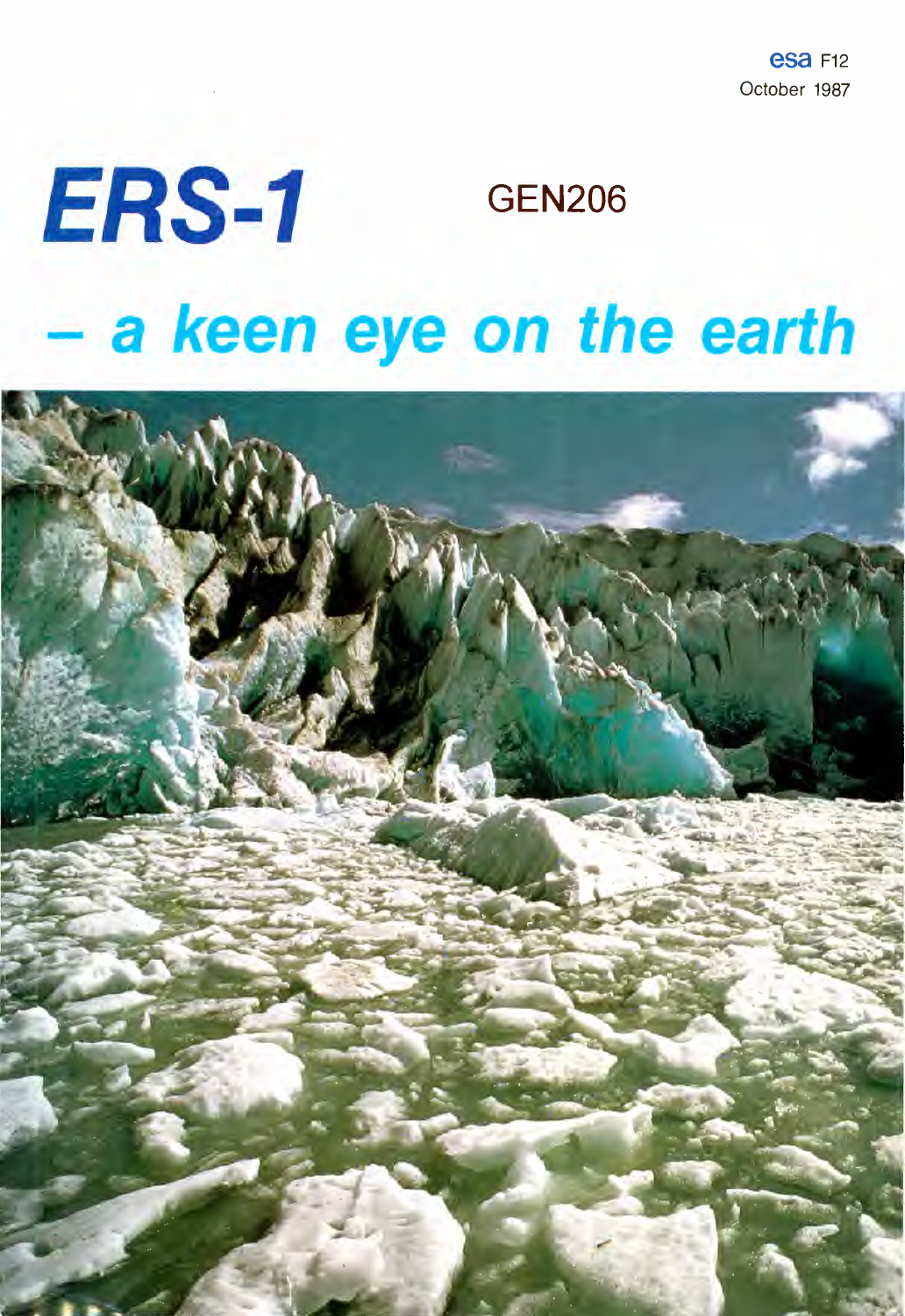

### **A watchful eye**

A number of **'firsts'** will be achieved by ERS-1:

• the first Active Microwave Instrument **(AMI}** capable of operating as a wind scatterometer or a Synthetic Aperture Radar **(SAR);**

• a high-resolution Radar Altimeter **(RA)** system including correction for the water column in the atmosphere;

• an Along-Track Scanning Radiometer **(ATSR)** providing the most accurate sea surface temperature data obtained to date;

• a Precise Range & Range Rate Equipment **(PRARE)** designed to determine accurately the satellite's orbit and to calibrate the radar altimeter;

• a Laser Retro-Reflector **(LRR)** permitting range measurements using laser ranging stations on the ground.

### *A remote-sensing satellite to monitor* **ocean,** *ice and land resources*

**Seas** and **oceans** cover some 360 million km2, equivalent to three quarters of the Earth's surface. Through heat exchange and circulation processes, they are the main driving force of global weather and climate. The enormous economic resources concealed in their depths are being increasingly exploited in ways not envisaged a generation ago. The European continental shelt, for example, has proved only in the last decade to be one of the World's largest sources of oil and gas.

Permanent **ice sheets** cover some 17 million km2 of the land surface and form a 'cryosphere' the climatological impact of which we are only just beginning to understand. In addition to the ice sheets on land, ice covers some 30 million km<sup>2</sup>, or 7%, of the World's seas and oceans. The ice fields affect global and local weather and marine productivity, and have important economic impacts on transportation, fishing, and offshore oil and gas exploitation.

The European Space Agency's **Remote-Sensing Satelli1e (ERS)** programme currently under development will provide systematic coverage of ocean areas on a hiqhly repetitive basis, allowing global monitoring for meteorological and environmental applications. Much of the data will be collected from remote areas such as the southern oceans and Antarctica, from where little comparable information has been obtained so far.

The first satellite - **ERS-1 -** with its unique set of all-weather microwave instruments, will begin in early 1990 to monitor ocean and ice processes for both scientific research and applications purposes. It has an expected lifetime of two years. A second flight unit - **ERS-2** - is presently being considered for a possible launch in 1993. Equipped with an identical payload, ERS-2 will serve the same objectives for an additional period of two to three years, but with a stronger emphasis on operational applications.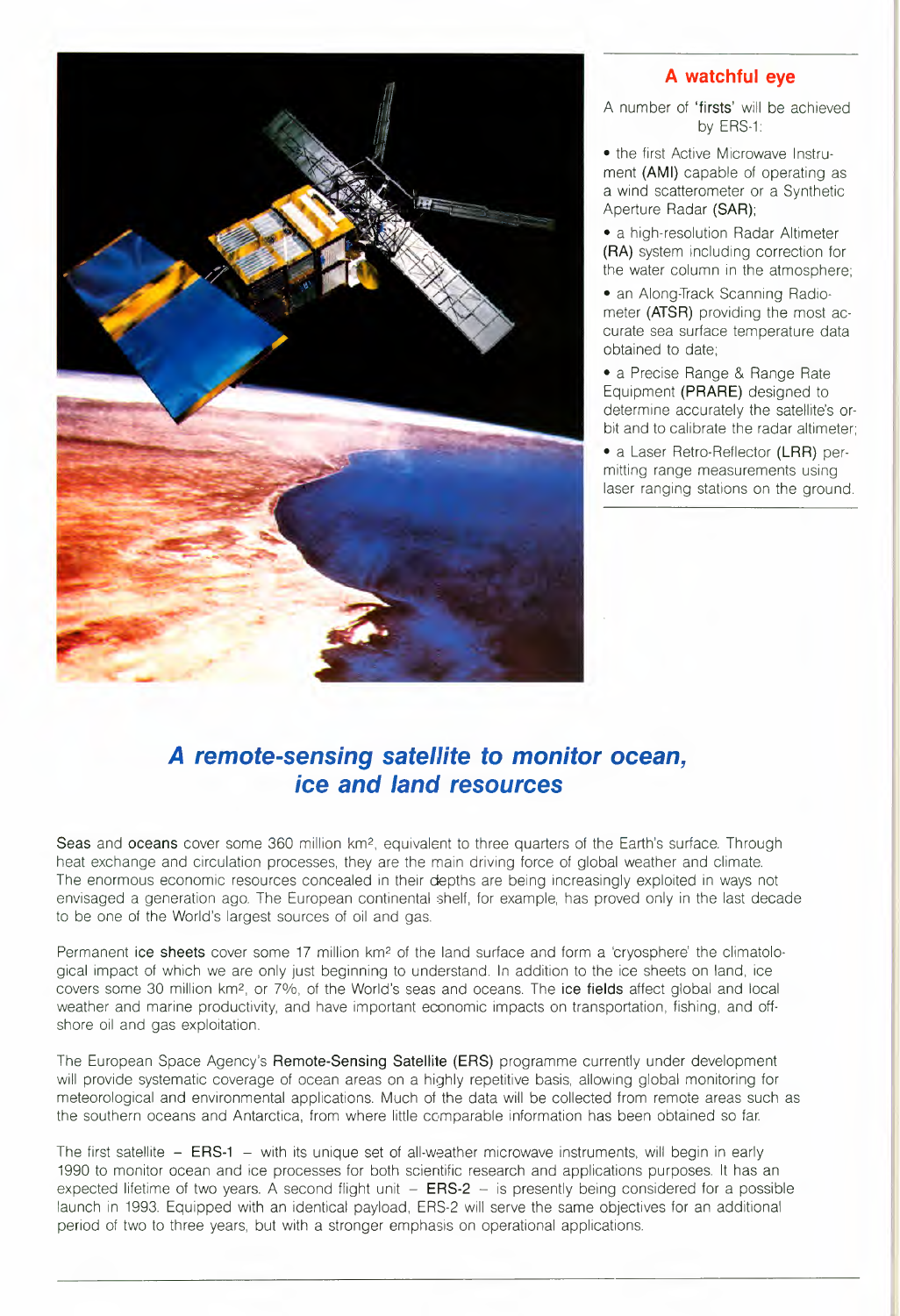

Front Cover: Photo courtesy © Walter Bonatti, from 'La Mia Patagonia', Massimo Baldini Editore.

S-band down-link

 $\bar{\mathbb{F}}$ 

down-link

 $\bar{1}$ 

- up-link

 $\bar{1}$ 

- satellite antennae

curacy

| ne | ERS-1 will carry a radar altimeter capable of measuring the distance from the satellite to the surface to an accuracy of tens of centimetres. Its main purpose is to provide accurate measurements of wave height and of<br>surface.<br>sea, land and ice<br><b>Altimeter</b><br>the general height of the<br>Radar<br><b>The</b> | <b>Specifications</b><br>Radar Altimeter | depending<br>13.8 GHz (Ku-band)<br>330 MHz<br>82.5 MHz<br>$\pm 10\%$<br>$\binom{S}{1}$<br>$\pm 0.5$ m or $\pm 1$<br>$\pm 10$ cm (1 $\sigma$ ,<br>state<br>$1.6 - 2.0$ km,<br>$(40)$ GP 1+<br>$-20$ m<br>sea<br>nadir<br>n<br>S<br>$\frac{1}{1}$<br>ocean mode<br>backscatter coefficient<br>altitude measurement<br>mode<br>wave height range<br>footprint location<br>footprint size<br>lee<br>measurement<br>bandwidth, o<br>trequency<br>accuracy | and<br>Scanning Radiometer and Microwave<br><b>Announce-</b><br>The initaidd by a UK and Australian concomers. Oxford structed by a UK and Australian concomers. Oxford sisting of the Putherford Space Science Laboratory, the UK<br>the<br>ATSR-M is an<br>Sounder (ATSR-M) is a passive instrument consisting<br>of an advanced three-channel infrared radiometer ar<br>a two-channel nadir viewing microwave sounder.<br>add-on package.<br>French and Danish laboratories, led by th<br>Recherche en Physique de l'Environment<br>event of Opportunity for a scientific add-on package.<br>The infrared radiometer is being designed and constructed by a UK and Australian consortium, con-<br>the microwave sounder.<br>experimental package resulting from an ESA<br>Unlike the other ERS-1 instruments, the<br>Centre de Hecnerure en .<br>(CRPE), is responsible for<br>The Along-Track Scar<br>Sounder (ATSR-M) is<br>ATSR-M<br>sortium of<br>ment of<br>The | PRARE<br>The | They are small, mobile units of modest cost.<br>units, the ground equipment and the spaceborne<br>are in many parts identical. One major difference<br>ity of the Institute of Navigation, Stuttgart Uni-<br>associated with the Geodetic Research Institute<br>The Precise Range & Range Rate Equipment (PRARE)<br>is a highly accurate instrument which will be used for<br>orbit determination at decimeter level of accuracy as<br>applications. The develop-<br>the German Ministry of Research<br>X-band with some additional functions in S-band for<br>ionospheric error correcting purposes. The ground<br>stations are dedicated X-band regenerative transpon-<br>$\overline{5}$<br>ment is financed by the German Ministry of Researc<br>& Technology (BMFT) and performed under the responsibility of the Institute of Navigation, Stuttgart Un<br>ground equipment.<br>spacecraft and a receiver in the ground equipmen<br>The S-band down-link is just needed for the deter-<br>mination of the ionospheric effects.<br>In this two-way microwave ranging system, the on-<br>board equipment performs the measurements in<br>S-band unit, which is a transmitter in the<br>as for various geodetic<br>in Munich.<br>versity,<br>is the<br>ders.<br>Both<br>orbit<br>one,<br>well<br>$\overline{\omega}$ |
|----|-----------------------------------------------------------------------------------------------------------------------------------------------------------------------------------------------------------------------------------------------------------------------------------------------------------------------------------|------------------------------------------|------------------------------------------------------------------------------------------------------------------------------------------------------------------------------------------------------------------------------------------------------------------------------------------------------------------------------------------------------------------------------------------------------------------------------------------------------|-------------------------------------------------------------------------------------------------------------------------------------------------------------------------------------------------------------------------------------------------------------------------------------------------------------------------------------------------------------------------------------------------------------------------------------------------------------------------------------------------------------------------------------------------------------------------------------------------------------------------------------------------------------------------------------------------------------------------------------------------------------------------------------------------------------------------------------------------------------------------------------------------------------------------------------------------------------------------|--------------|-----------------------------------------------------------------------------------------------------------------------------------------------------------------------------------------------------------------------------------------------------------------------------------------------------------------------------------------------------------------------------------------------------------------------------------------------------------------------------------------------------------------------------------------------------------------------------------------------------------------------------------------------------------------------------------------------------------------------------------------------------------------------------------------------------------------------------------------------------------------------------------------------------------------------------------------------------------------------------------------------------------------------------------------------------------------------------------------------------------------------------------------------------------------------------------------------------------------------------------------------------------------------------------------------------------------------|
|    |                                                                                                                                                                                                                                                                                                                                   |                                          |                                                                                                                                                                                                                                                                                                                                                                                                                                                      |                                                                                                                                                                                                                                                                                                                                                                                                                                                                                                                                                                                                                                                                                                                                                                                                                                                                                                                                                                         |              |                                                                                                                                                                                                                                                                                                                                                                                                                                                                                                                                                                                                                                                                                                                                                                                                                                                                                                                                                                                                                                                                                                                                                                                                                                                                                                                       |

spectral channels

**IR Radiometer** swath width

 $\mathbb{I}$ 

peolle

Antenna<br>beamvidth

 $\left\langle \begin{array}{c} \mathbf{0}_{\mathbf{A}} \end{array} \right\rangle$ 

 $\gg \epsilon^{\prime\prime}$ 

Illumnated<br>area

return Typical return

werage

spatial resolution

 $\mathbf{1}=\mathbf{1}=\mathbf{1}$ 

Microwave Sounder

- channels

view